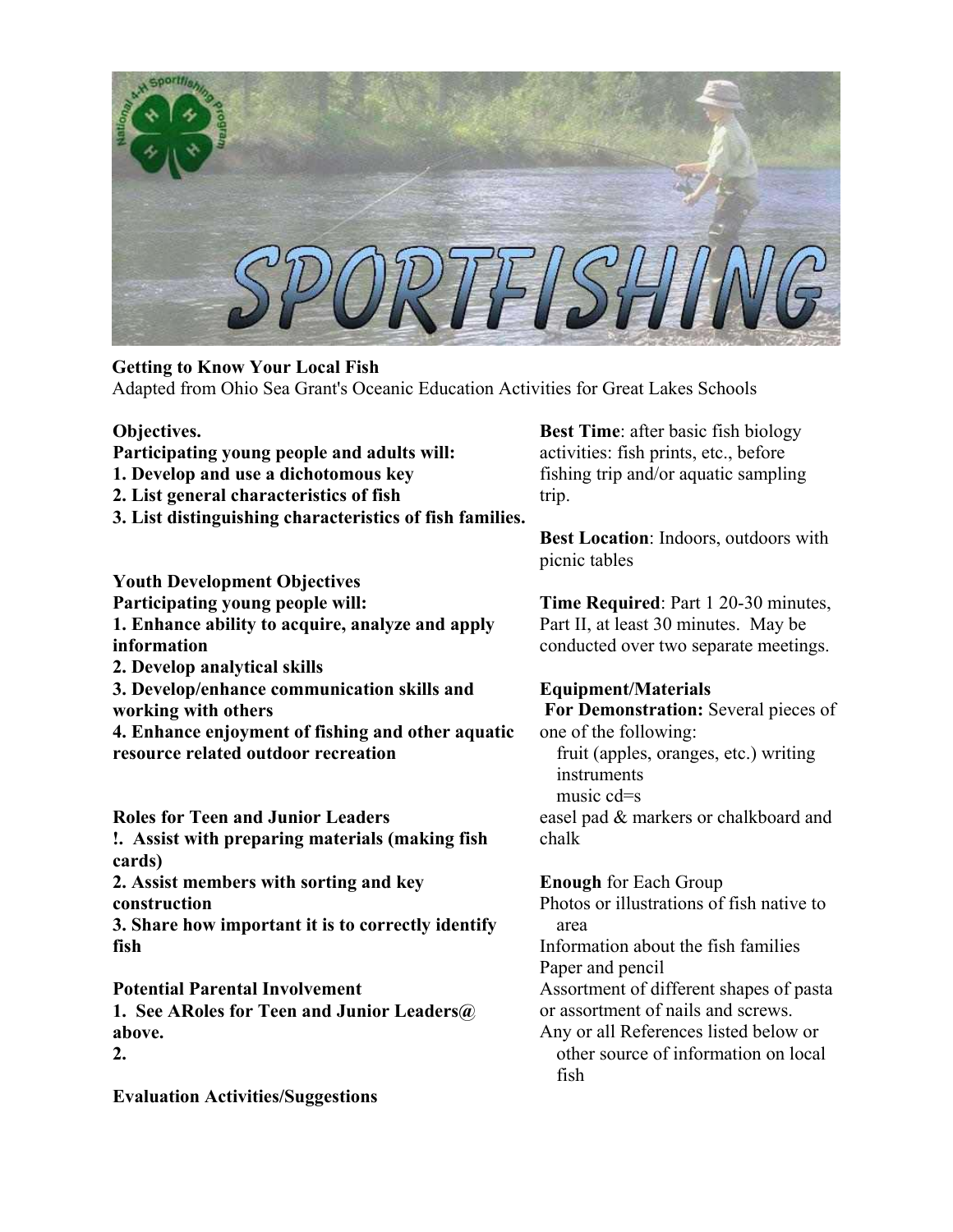**1. Youth should demonstrate the use of their key 2. Each group should be able to switch keys and items, and the keys work with other groupsBthe keys are not dependent on who does keying 3. Brainstorm characteristics of all fish** 

**4. List different families of fish found locally.** 

## **Safety Considerations**

If fasteners are used, caution should be exercised with nails and screws

## **References**

Brooks Lawrence M. *Peterson Field Guides: Freshwater Fishes*, Page,, M. Burr, Houghton Mifflin, Boston Massachusetts, 1991. ISBN 0-395-53933-1

Quinn, John R., *Our Native Fishes: The Aquarium Hobbyist's Guide to Observing, Collecting and Keeping Them: North American Freshwater and Marine Fishes,* The Countryman Press Inc.,1990 The Countryman Press Inc., PO Box 175, Woodstock, Vermont 05091, ISBN: 0-88150-181-6

Schmidt, B, 1991, *Sportfishing and Aquatic Resources Handbook*, pp 56- 86, Kendall Hunt Publishing, Dubuque IA ISBN 0-8403-6599-3

Schmidt, B, 1997, *Advanced Sportfishing and Aquatic Resources Handbook*, pp 67-97, Kendall Hunt Publishing, Dubuque IA. ISBN 0-7872- 3544-x

Smith, C. Lavett, *Fish Watching: An Outdoor Guide to Freshwater Fishes,* Cornell University Press, 1994, Cornell University, Ithaca, NY ISBN: 0-8014-2827-0

**Lesson Outline** 

**Presentation Application**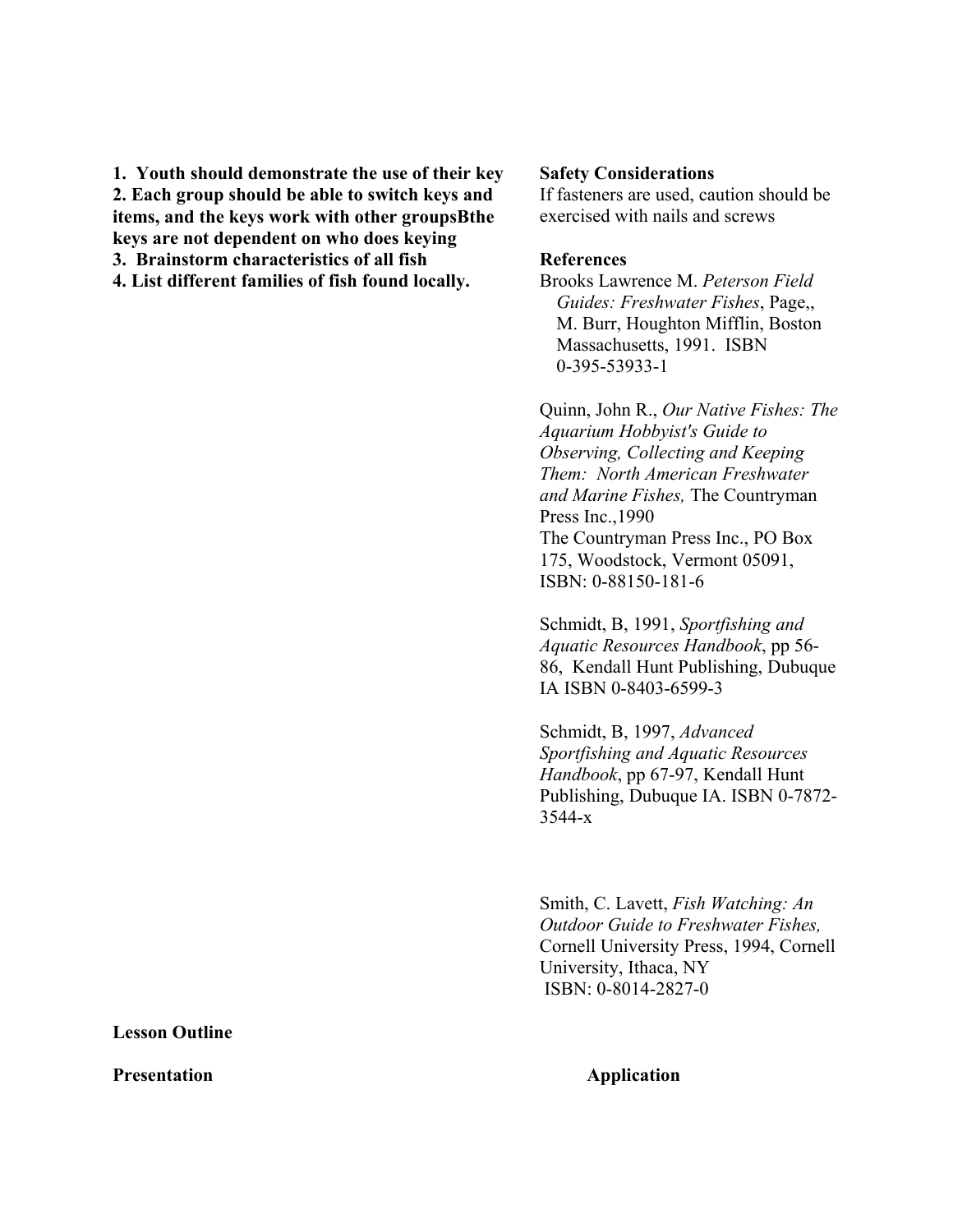**I. Definition of a Key A. Make one of two choices B. Sort into smallest possible groups** 

# **II. Classify familiar things**

**A. Start with largest group** 

**B. Look for small differences so can be sorted into two groups.** 

**C. Identify characteristics for each smaller group that allows for further sorting.** 

**D. Continue sorting until items can=t be sorted any further.** 

**E. Write steps down as questions with two choices or flow chart or tree.** 

# **II. Classify familiar things**

**A. Start with largest group** 

**B. Look for small differences so can** 

## Introductory Activity

**EXPLAIN** that scientists use tools called keys to identify things. These keys are made up of a series of questions with two choices, with each choice leading to another question. The choices are often based on characteristics of the things being sorted. Ultimately the choices end with the things being sorted down to the smallest groups, usually toB*species.* **EXPLAIN** that a key can be constructed to sort anything.

**DEMONSTRATE** how a key works with the demonstration items (in this case we will use fruit). *All these items are fruit.* 

*1a. Eat the skin go to 2 1b. Peel the skin go to 3* 

*2. Seeds in core or covered by hard case-- APPLE* 

*3. Seeds not in core or hard caseBORANGE* **WRITE** these questions/choices on easel pad/blackboard. A tree diagram can also be constructed (this may be easier) **EXPLAIN THAT THE GOAL OF BUILDING A KEY IS TO SORT ITEMS UNTIL THEY CAN=T BE SORTED ANY FURTHER.**

**EXPLAIN** that they will construct a key to sort out common things (nails or pasta). **DIVIDE GROUP** in smaller groups of four or five. **PROVIDE EACH GROUP** with collection of items to sort & construct key with, paper and pencil.

**DIRECT** each group to prepare a key using sorting and grouping techniques based on characteristics of the items they are sorting. **LET THE GROUPS GET STARTED, THEN STOP THEM AFTER A FEW MINUTESBMAKE SURE THEY ARE USING TERMS THAT ARE UNIVERSAL OR WELL DEFINED***. For example: colors, sizes, shapes.*  **EXPLAIN** that scientists use a common set of termsBtheir own languageBeveryone using the key will know what the characteristics mean.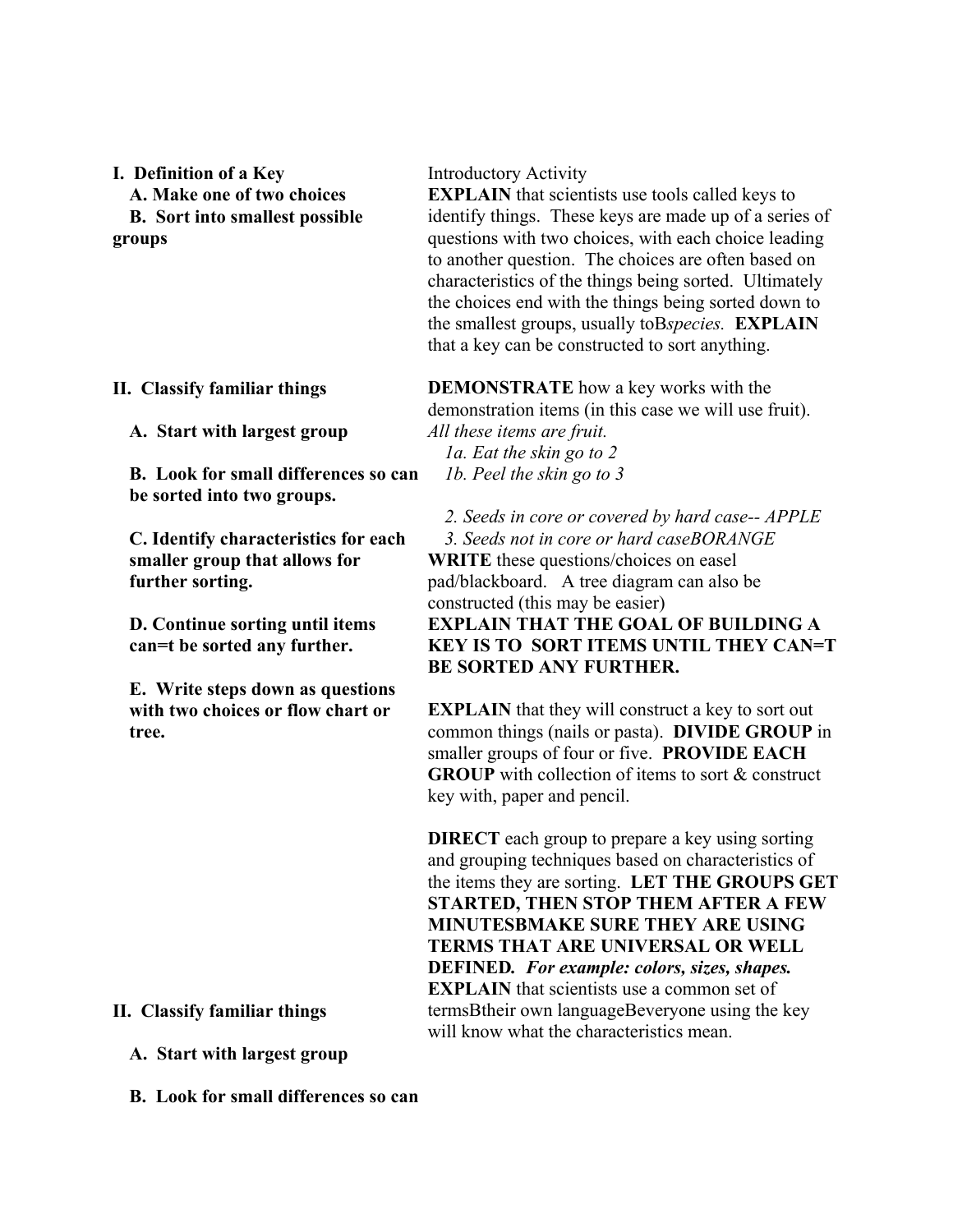**be sorted into two groups.** 

| C. Identify characteristics for each<br>group that allows for further<br>sorting. | Listed below is a sample key for fasteners (nails and<br>screws)                                                                    |
|-----------------------------------------------------------------------------------|-------------------------------------------------------------------------------------------------------------------------------------|
| D. Continue sorting until items<br>can=t be sorted any further.                   | Fasteners                                                                                                                           |
|                                                                                   | 1a. Has head and smooth shank go to 2                                                                                               |
| E. Write steps down as questions<br>with two choices each or as tree              | 1b. Has threads go to                                                                                                               |
| with two branches each                                                            | 2a. Head is twice as big as the shank go to 3<br>2b. Head is less than twice as big as the shank go to                              |
|                                                                                   | 3a. Shank is less than 1" long shingle nail (roofers<br>nail)                                                                       |
|                                                                                   | 3.b Shank is longer than 1" common nail                                                                                             |
|                                                                                   | 4a. Made of galvanized metal or coated galvanized<br>finishing nail<br>4b. Not made of galvanized metal or coated<br>finishing nail |
| III. Keys should be universalBothers                                              |                                                                                                                                     |
| can use and sort into same smallest                                               | Pasta Example:                                                                                                                      |
| groups.                                                                           | 1a. Hollow go to----2a<br>1b. Not hollow go to---.3a                                                                                |
|                                                                                   |                                                                                                                                     |
|                                                                                   |                                                                                                                                     |
|                                                                                   | macaroni                                                                                                                            |
| IV. Things to use to classify Fish                                                |                                                                                                                                     |
| A. All Fish Have                                                                  |                                                                                                                                     |
| 1. Backbones                                                                      |                                                                                                                                     |
| 2. Scales or plates                                                               | 3b. Flattened go to-----4a                                                                                                          |
| 3. Slimy skin<br>4. Fins                                                          |                                                                                                                                     |
| 5. Gills                                                                          | 4a. Long and widelasagna noodle                                                                                                     |
| 6. Live in water                                                                  |                                                                                                                                     |
| a. freshwater                                                                     | <b>DIRECT GROUPS</b> to switch keys and mixed up                                                                                    |
| <b>B.</b> saltwater                                                               | items with other groups. Other groups should be able                                                                                |
|                                                                                   | to <b>SORT</b> items using key into the same smallest                                                                               |
|                                                                                   | group. Once all groups are finished DIRECT ONE                                                                                      |
| <b>B.</b> Fish characteristics                                                    | <b>GROUP TO SHARE AND DEMONSTRATE</b>                                                                                               |
| 1. Color pattern                                                                  | THEIR KEY.                                                                                                                          |
| a. stripes                                                                        |                                                                                                                                     |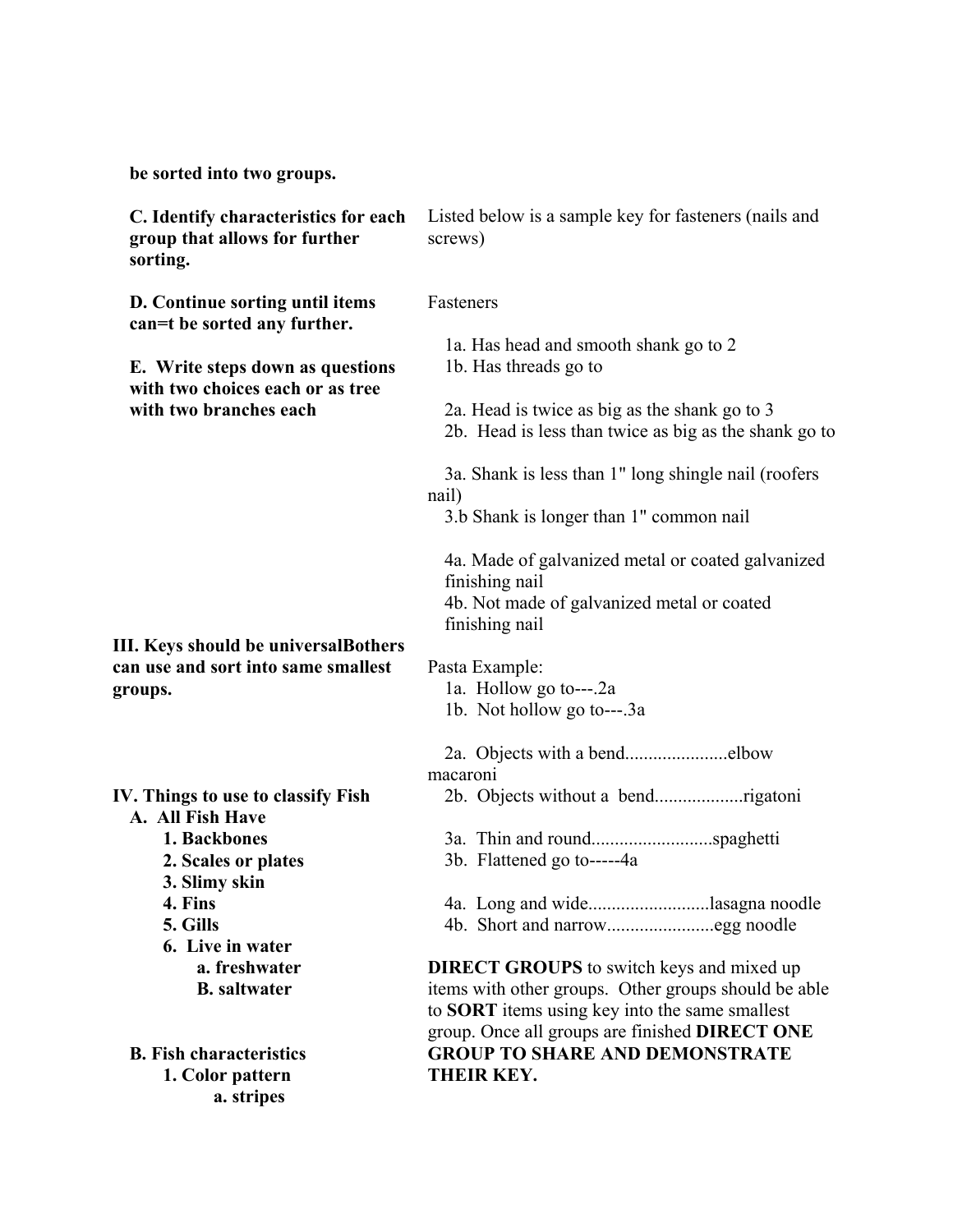**b. spots 2. Fin arrangement 3. Body shape a. streamlined b. flattened** 

**EXPLAIN** that they will now make a key for fish found in their area.

**BRAINSTORM** characteristics that all fish have. The attached glossary and references can provide youth with source of this information. **LIST** other features or characteristics that they can use to sort and classify into smaller groups

## **V. Group sorts fish illustrations/photos**

**A. First level** 

**B. Second level** 

| C. Additional levels as needed | <b>DISTRIBUTE FISH CARDS, PHOTOS OR</b><br><b>ILLUSTRATIONS</b> and glossary. Be sure that each<br>in the group gets a good look at the fish.                                                                                                                                                                                                                                                     |
|--------------------------------|---------------------------------------------------------------------------------------------------------------------------------------------------------------------------------------------------------------------------------------------------------------------------------------------------------------------------------------------------------------------------------------------------|
|                                | 1. GROUP DECIDES HOW BEST to divide the fish<br>into two groups based on one characteristic. <b>GROUP</b><br><b>SORTS</b> fish pictures into two piles according to that<br>characteristic. WRITE THAT<br><b>CHARACTERISTIC, which will be the first</b><br>question on their key, or branch on the tree. On line<br>la and 1b fill in the characteristic and the next step to<br>identification. |
|                                | 2. Next, take the fish from one pile and divide them<br>into two more piles and fill in the key with 2a and 2b<br>or two additional branches. Continue dividing until<br>remaining fish can=t be sorted any further.                                                                                                                                                                              |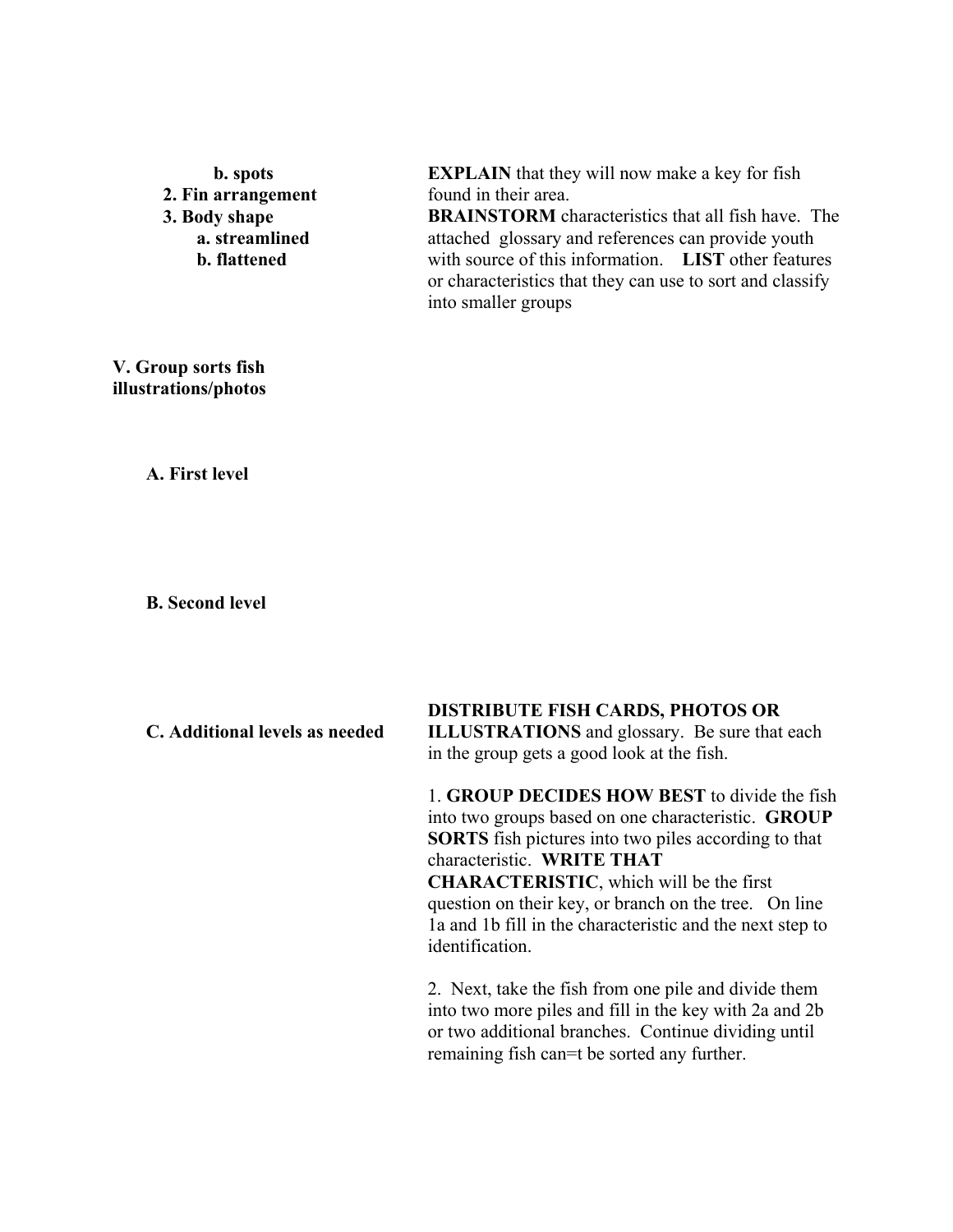3. Have the youth check their keys when they are finished. They should be able to pick up any fish picture and follow the key to find the name of the fish. For the key to be correct, this should work with all the fish in the group's pile. (Keys may differ from group to group, but as long as it works within the group for all the fish, it should be correct.)

4. Groups may exchange their keys and set of pictures, but ask the youth not to turn the cards over until they have identified the fish and want to check their answer. See if others can identify the fish using only the descriptions in the key.

5. From their dichotomous keys, the youth will be able to see the major characteristics that help in identifying fish. They will also be able to see similarities between fish and this will help them to group the fish according to family.

6. By looking back through the steps used to key out an item, you can get a list of the item's characteristics. From the example above, the egg noodle is described as not hollow, flattened, short and narrow. This is easily done by looking at the set of choices and writing down the one that is true for a specific item. Follow the numbers through the steps they will be able to do later in the evaluation chart and continue writing down characteristics true to the item until you reach the identification stage. Explain and practice this with the youth so.

7. Now pass out the information about fish families. Have the youth first physically group the fish cards by family, then develop another key to identify fish families. Again, for the key to be correct, the key will have to work for all fish in the family. Finally, groups may exchange keys and fish cards to test each other's keys.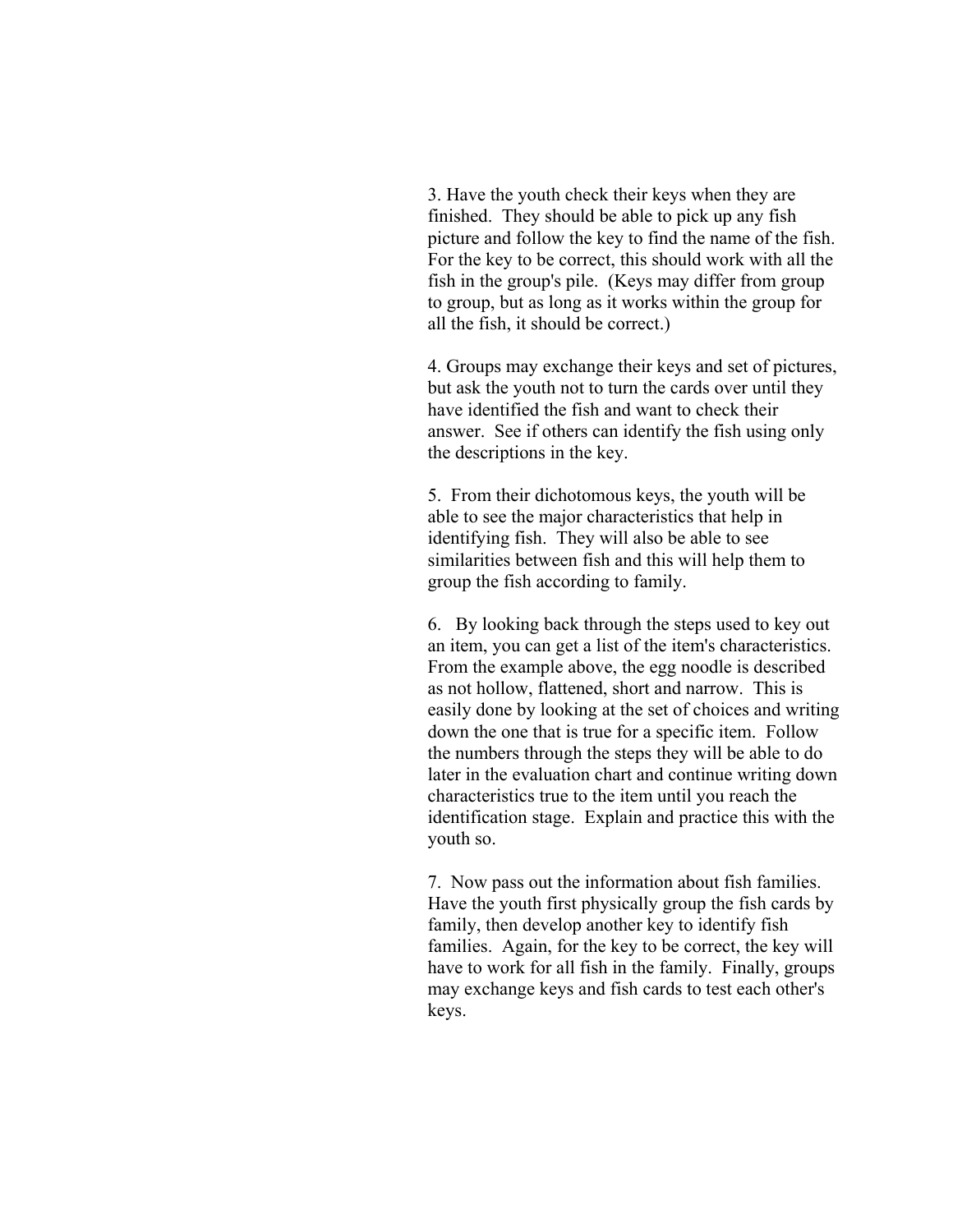## **Lesson Narrative**

## Background:

Scientists use keys to identify things and put them in groups based on how they are alike. This activity will introduce youth to a dichotomous key. In dichotomous keys, things are divided into two groups each time a characteristic is considered. This concept is sometimes difficult for youth to grasp. It is most easily conveyed by having the youth physically group the items as they are discussed. Begin by choosing one characteristic that will be represented by two piles -- items that have this characteristic and items that do not. Separate one of the piles into the same type grouping as the original and keep subdividing the pile until all of the items have been identified. Then go to the second pile and do the same thing, all the way down to the identification stage. Many variations are possible when developing a dichotomous key. The best way to check your key is to give it to someone else, along with one or more items, and have that person identify the item(s) using the key. By looking back through the steps used to identify an item, you can get a list of the item's characteristics.

Dichotomous keys can be used to classify anything. Youth will have the opportunity to construct a key that classifies a variety of fish and then a key to identify fish families of local area. All fish are alike in some ways. All fish have gills and scales (with a few exceptions). Fish differ from each other in several characteristics: head shape, spines, number and placement of fins, and fin types. Color is not a good distinguishing characteristic because it will vary with changes in the physical or physiological state of each fish, or with environmental changes. Youth may need to be reminded of this often since it is a very popular way of grouping things. The pictures, descriptions and glossary of distinguishing characteristics are included to help with developing a key and identification.

Sixteen families of fish are typically recognized in local area.

1. Sturgeon family – Acipenseridae

Upper lobe of the tail fin is longer than the lower. Five rows of bony plates shield the body. A shovel-shaped snout and sucker-like mouth with four barbels in front of the mouth aid in locating food. Fish of this family in local area are shortnose sturgeon, lake sturgeon and Atlantic sturgeon.

## 2. Gar family – Lepisosteidae

The upper and lower jaws form a long, slender snout. The body is covered with thick bony scales. These fish range from 30 - 50 inches in length. Fish of this family in local area are longnose gar and spotted gar.

## 3. Bowfin family -- Amiidae

The body is covered with heavy scales. The single long dorsal fin is separated from the broadly rounded tail fin. A pair of short barbels are found in the nostril area. The fish of this family in local area is bowfin.

4. Herring family -- Clupeidae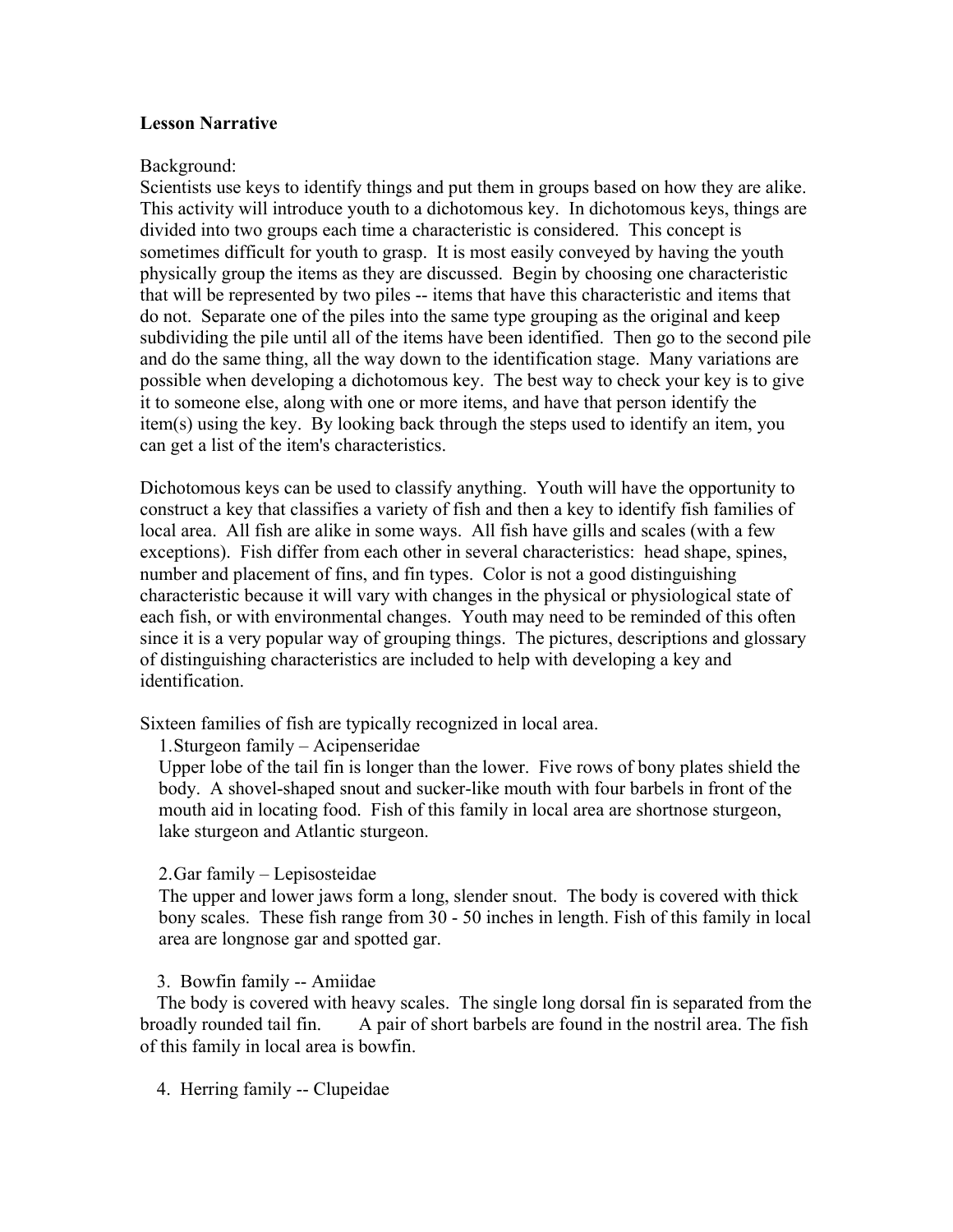These fish have mid-belly scales that are sharpened in "saw-tooth" arrangements. There is no lateral line along the sides. The body is compressed from side to side and is very narrow when look at from head on. These fish have bright silvery scales.

## 5. Trout and salmon family -- Salmonidae

These fish have an adipose fin, small scales, a squarish or forked tail (depending upon the species), and an axillary process at the base of the pelvic fins.

### 6. Smelt family -- Osmeridae

These fairly small fish may grow to be 9 inches long, have an adipose fin but no axillary process, have large silvery scales, a large mouth with strong teeth and a slender body. The fish of this family in local area is rainbow smelt.

#### 7. Pike family -- Esocidae

Local area is the only place in the world where all members of the pike family can be found. They have a duck-bill snout and a single dorsal fin placed far back and above the anal fin, with a forked tail. Fish of this family in local area are northern pike, muskellunge, tiger muskellunge, chain , grass and redfin pickerel.

### 8. Minnow family -- Cyprinidae

Fish from the minnow family make up 25 percent of our total fish fauna by species in local area. They have a single, soft-rayed dorsal fin and several rows of hard teeth (or tooth-like structures) found on the hindmost gill arches. They are important food for many larger fish. Fish of this family in local area are common carp, river chub, golden shiner, common shiner, creek chub, and fallfish.

#### 9. Sucker family -- Catostomidae

A single soft-rayed dorsal fin, single row of teeth, and an anal fin placed farther back on the belly than on minnows is characteristic of fish in this family. They also have a mouth that is directed downward, thick fleshy lips, are robust and of moderate size. Fish of this family in local area are quillback carpsucker, white sucker, hog sucker, and redhorse sucker.

### 10. Catfish family -- Ictaluridae

These fish have well-developed pectoral spines, an adipose fin directly joined to the tail fin or not connected (depending upon the species), eight flashy head appendages (barbels, or "whiskers"), and a well-developed spine in t he dorsal fin. Fish of this family in local area are white catfish, channel catfish, brown bullhead, black bullhead, yellow bullhead, and flathead catfish.

### 11. Temperate bass family -- Percichthyidae

Members of the temperate bass family have a spine on the outer rear portion of the gill cover, and a conspicuous patch of gill-like, secretion-emitting tissue found under the surface of the gill cover. Fish of this family in local area are white perch, white bass, striped bass (rockfish), and striped bass hybrid.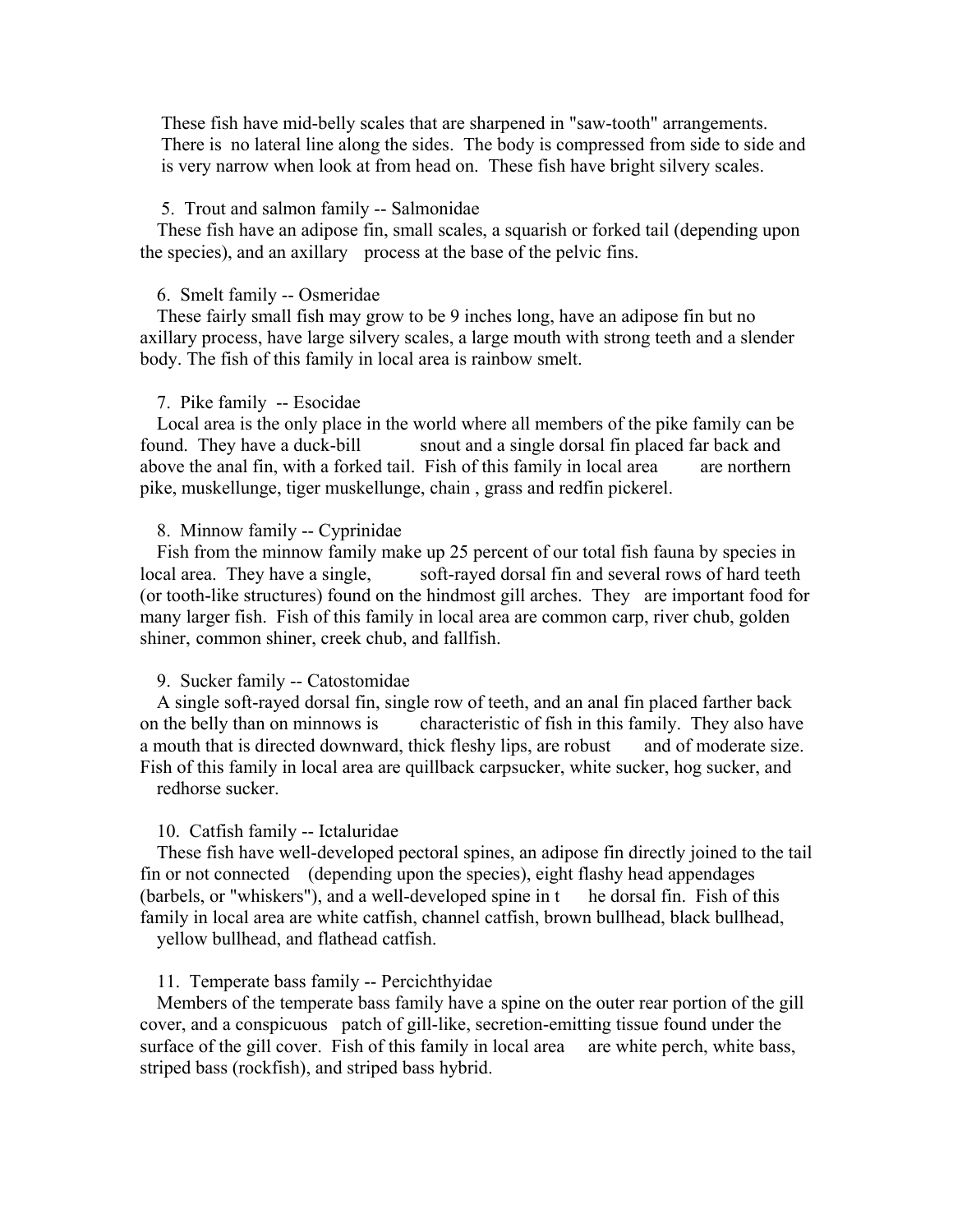## 12. Sunfish family -- Centrarchidae

These fish have a single dorsal fin composed of soft and spiny rays and have three or more spines in the anal fin. They lack a spine on the gill cover. Fish of this family in local area are largemouth bass, smallmouth bass, spotted bass, rock bass, redbreast sunfish, green sunfish, pumpkinseed sunfish, bluegill sunfish, redear sunfish, white crappie, and black crappie.

## 13. Perch family -- Percidae

These fish have one or two spines in the anal fin. The majority of the species in this family belong to a group called darters which are important as forage for other fishes and as water quality and habitat indicators. Local area has at least 18 species of darters. Yellow perch and walleye are highly regarded for their sporting and eating qualities.

Fish of this family in local area are yellow perch, walleye, sauger, and darters.

### 14. Drum family -- Sciaenidae

The freshwater drum is the only representative of a large group of marine species found in temperate and tropical coastal waters around the world. The spiny and soft-rayed portions of its dorsal fin are narrowly joined. The soft-rayed portion of the dorsal fin is much longer than the spiny-rayed portion and the lateral line continues to the end of the tail. The first anal spine is very small and the second very large. The only fish of this family in local area is the freshwater drum.

### 15. Sculpin family -- Cottidae

Members of this family have large, flattened heads and large pectoral fins. The body is largely scaleless with some scattered areas having small, sharp scales called prickles. Fish of this family in local area are mottled sculpin and slimy sculpin.

#### 16. Freshwater eel family -- Anguillidae

Very long and slender bodies are characteristic of this family. Also, minute scales embedded in the skin, no pelvic fins, and the dorsal fin co anal fin. The only representative of this family in local area is the American eel.

## **Glossary**

adipose fin -- small, fleshy fin on the back and near the tail of certain fishes.

anal fin -- single fin on underside of fish between the vent and tail.

axillary process -- elongated, membranous material occurring at base of pectoral and pelvic fins.

barbel -- slender, fleshy projection on the head, usually around the mouth.

bony plates -- hard, heavy scales.

caudal fin -- tail of a fish.

dorsal fin -- fin on the back of a fish; bay be divided into parts on some species.

fauna -- animals living in a particular area.

gill arches -- bony structures that give internal support to the gills.

gills -- organs through which oxygen is absorbed from the water; protected by gill cover.